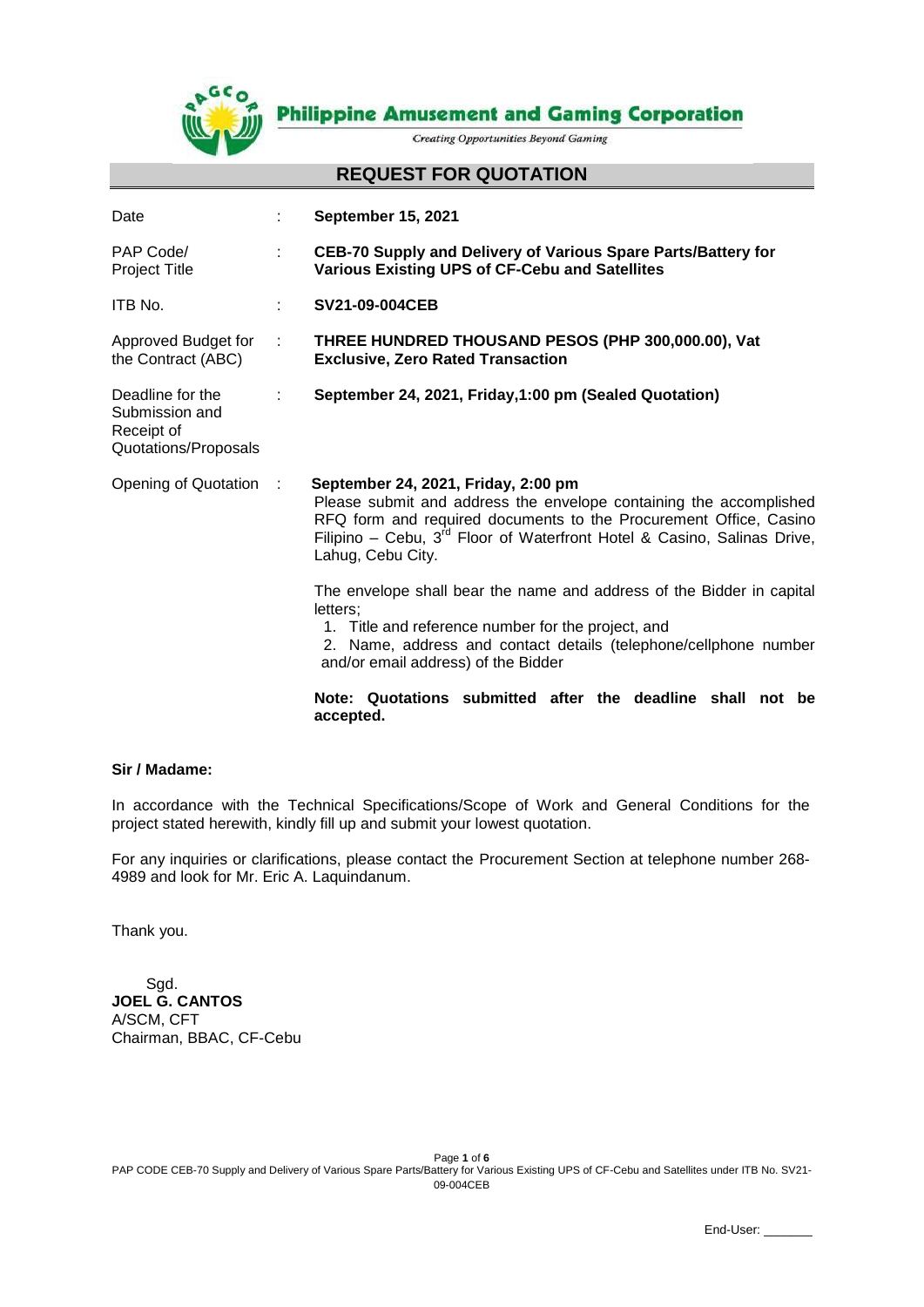## **Dear Mr. Cantos:**

In accordance with your request, the following is our quotation for your requirement:

| Technical Specifications/Scope of Work and General Conditions of the Project:<br>I.                                    |                                                                                                                                      |                             |  |  |  |
|------------------------------------------------------------------------------------------------------------------------|--------------------------------------------------------------------------------------------------------------------------------------|-----------------------------|--|--|--|
|                                                                                                                        | <b>Offered Technical</b><br>Quotation/<br><b>Proposal</b><br>Please check the box<br>corresponding to your<br>offered specifications |                             |  |  |  |
| CEB-70 Supply and Delivery of Various Spare Parts/Battery for Various<br><b>Existing UPS of CF-Cebu and Satellites</b> |                                                                                                                                      |                             |  |  |  |
| 180 pieces                                                                                                             | BATTERY, 6V-4.5AH, SEALED VRLA<br><b>MAINTENANCE FREE</b>                                                                            |                             |  |  |  |
| 5 pieces                                                                                                               | BATTERY, 12V-5AH, SEALED VRLA<br><b>MAINTENANCE FREE</b>                                                                             |                             |  |  |  |
| 13 pieces                                                                                                              | BATTERY, 12V-9AH, SEALED VRLA<br><b>MAINTENANCE FREE</b>                                                                             | <b>COMPLY</b><br>NOT COMPLY |  |  |  |
| 5 pieces                                                                                                               | BLOWER MOTOR DRYER 1800 WATTS<br>220V/60HZ/1PH                                                                                       |                             |  |  |  |
| 6 pieces                                                                                                               | BATTERY PACK, GP308                                                                                                                  |                             |  |  |  |
| 6 pieces                                                                                                               | BATTERY PACK, GP3188                                                                                                                 |                             |  |  |  |
| 10 pieces                                                                                                              | <b>RADIO ANTENNA UHF</b>                                                                                                             |                             |  |  |  |
| 18 pieces                                                                                                              | BATTERY CHARGER HEAVY DUTY, FOR AA &<br>AAA BATTERY W/ 4 PIECES AA<br>RECHARGEABLE BATTERY, 2000AMH                                  |                             |  |  |  |
| <b>Additional</b><br><b>Requirements</b>                                                                               | For clarification, the supplier may verify the<br>specifications to the End-User.                                                    | <b>COMPLY</b>               |  |  |  |
|                                                                                                                        |                                                                                                                                      | NOT COMPLY                  |  |  |  |
| <b>Completion</b><br><b>Period</b>                                                                                     | Within thirty (30) calendar days from the<br>acknowledgement date of Notice to Proceed                                               | <b>COMPLY</b><br>NOT COMPLY |  |  |  |
| <b>Delivery Place</b>                                                                                                  | Casino Filipino - Cebu Main, Waterfront Hotel &<br>Casino Salinas Drive, Lahug, Cebu City                                            | <b>COMPLY</b><br>NOT COMPLY |  |  |  |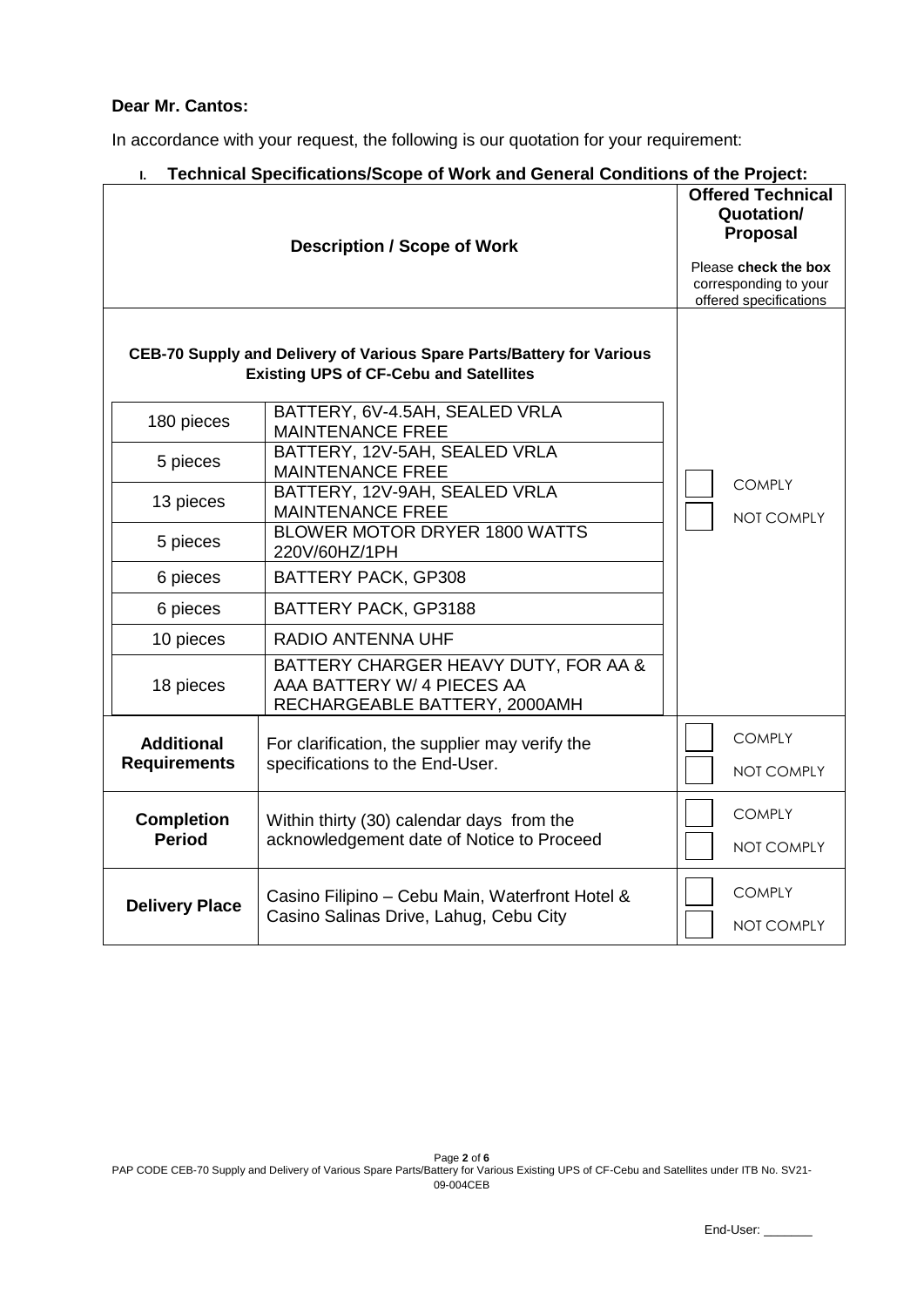# **II. Financial Quotation:**

|                                                                                                                                                                                                     |                                                                                                                 | <b>Unit Cost</b>         | <b>Total Cost</b>        |
|-----------------------------------------------------------------------------------------------------------------------------------------------------------------------------------------------------|-----------------------------------------------------------------------------------------------------------------|--------------------------|--------------------------|
| Qty./Unit                                                                                                                                                                                           | <b>Description</b>                                                                                              | VAT Exclusive, Zero      | VAT Exclusive, Zero      |
|                                                                                                                                                                                                     |                                                                                                                 | <b>Rated Transaction</b> | <b>Rated Transaction</b> |
| 180 pieces                                                                                                                                                                                          | BATTERY, 6V-4.5AH, SEALED<br><b>VRLA MAINTENANCE FREE</b>                                                       | <b>PHP</b>               | PHP                      |
| 5 pieces                                                                                                                                                                                            | BATTERY, 12V-5AH, SEALED<br><b>VRLA MAINTENANCE FREE</b>                                                        | <b>PHP</b>               | PHP                      |
| 13 pieces                                                                                                                                                                                           | BATTERY, 12V-9AH, SEALED<br><b>VRLA MAINTENANCE FREE</b>                                                        | <b>PHP</b>               | <b>PHP</b>               |
| 5 pieces                                                                                                                                                                                            | <b>BLOWER MOTOR DRYER 1800</b><br>WATTS 220V/60HZ/1PH                                                           | <b>PHP</b>               | <b>PHP</b>               |
| 6 pieces                                                                                                                                                                                            | BATTERY PACK, GP308                                                                                             | <b>PHP</b>               | <b>PHP</b>               |
| 6 pieces                                                                                                                                                                                            | BATTERY PACK, GP3188                                                                                            | PHP                      | <b>PHP</b>               |
| 10 pieces                                                                                                                                                                                           | <b>RADIO ANTENNA UHF</b>                                                                                        | PHP                      | PHP                      |
| 18 pieces                                                                                                                                                                                           | <b>BATTERY CHARGER HEAVY</b><br>DUTY, FOR AA & AAA BATTERY<br>W/4 PIECES AA<br>RECHARGEABLE BATTERY,<br>2000AMH | <b>PHP</b>               | PHP                      |
| NOTES:                                                                                                                                                                                              | (Grand Total Amount)                                                                                            |                          |                          |
| 1. The quotations (unit and total price) shall be rounded off up to<br>two (2) decimal places.<br>2. Quotations must be gross of all applicable taxes and VAT<br>Exclusive, Zero Rated transactions | Amount in Words<br>and in Figures:                                                                              |                          |                          |
| <b>VALIDITY OF OFFER:</b> Ninety (90) calendar days from the opening of<br>quotations.                                                                                                              |                                                                                                                 |                          |                          |
| <b>PAYMENT SCHEDULE:</b> Payment shall be made upon issuance of the                                                                                                                                 | <b>PHP</b>                                                                                                      |                          |                          |

# **Additional Requirements:**

Bidders have the option to submit the following documents, together with the quotation, on the deadline for the Submission and Receipt of Quotations/Proposal **or** at the latest within five (5) calendar days from the determination of the bidder having the Lowest / Single Calculated Quotation and receipt of the BBAC notice relative thereto:

1. BIR Certificate of Registration for individuals (*If applicable)*;

OR;

1.1 Registration Certificate from the Department of Trade and Industry (DTI) for sole proprietors, Registration Certificate from the Securities and Exchange Commission (SEC) for corporations, partnerships or joint ventures or Registration Certificate from the Cooperative Development Authority (CDA), and

Page **3** of **6** PAP CODE CEB-70 Supply and Delivery of Various Spare Parts/Battery for Various Existing UPS of CF-Cebu and Satellites under ITB No. SV21- 09-004CEB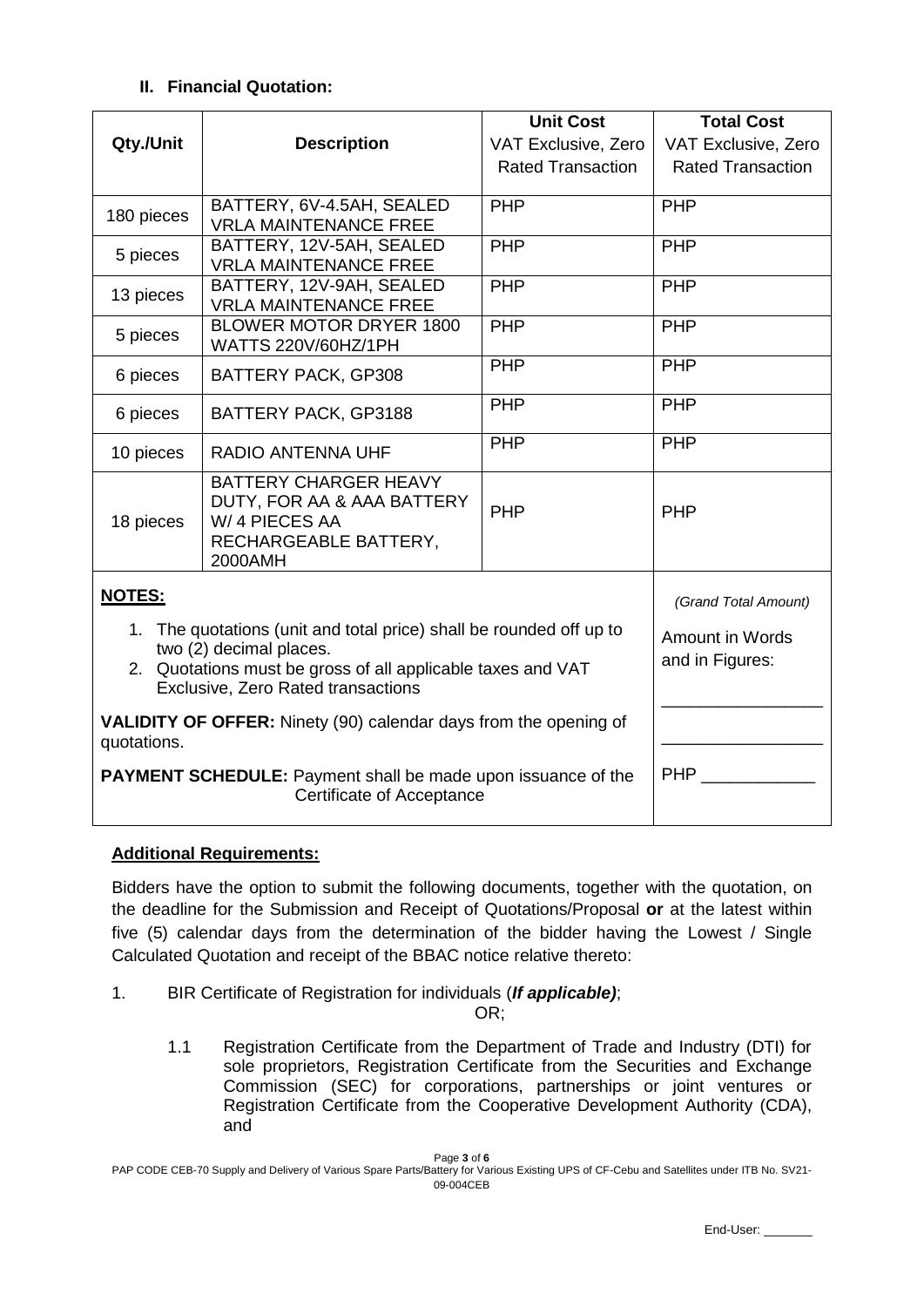- 1.2 Valid Mayor's Permit issued by the city or municipality where the principal place of business of the bidder is located or Official Receipt as proof of payment for renewal.
- 2. Philippine Government Electronic Procurement System (PhilGEPS) Platinum Certificate of Registration and Membership; **OR;**

PhilGEPS Registration Number:

3. Omnibus Sworn Statement using the form prescribed in Annex A hereof for projects with an ABC amounting to more than Fifty Thousand Pesos (PHP 50,000.00).

The Omnibus Sworn Statement shall be supported by an attached document showing proof of authorization, e.g., duly notarized Secretary's Certificate issued by the corporation or the members of the joint venture or a Special Power of Attorney (SPA) in case of sole proprietorships for situations where the signatory is not the sole proprietor/owner.

4. Latest Income **or** Business Tax Returns filed and paid through the BIR Electronic Filing and Payment System (EFPS) for projects with an ABC amounting to more than Five Hundred Thousand Pesos (PHP 500,000.00).

In accordance with Executive Order (E.O.) No. 398, Revenue Regulation (R.R.) No. 03-2005 and Revenue Memorandum Circular (RMC) 16 – 2005, the abovementioned tax returns shall refer to the following:

- a) Latest Income Tax Return (ITR) shall be the ITR for the preceding year, whether calendar or fiscal, OR;
- b) Latest Business Tax Returns shall refer to the Value Added Tax (VAT) or Percentage Tax filed and paid covering the previous six (6) months before the date of Submission, Receipt, and Opening & Preliminary Examination of Quotations.

## **NOTES:**

- 1 Bidders shall submit their quotations through their duly authorized representatives using this form only. This form must be completed without any alterations to their format and no substitute form shall be accepted. All parameters shall be filled in with the correct and accurate information as required.
- 2 Quotation(s)/Proposal(s) submitted exceeding the Approved Budget for the Contract shall be rejected.
- 3 The prices quoted are to be paid in Philippine Currency.
- 4 All prices quoted are **INCLUSIVE** of all applicable duties, government permits, fees, and other charges relative to the acquisition and delivery of items to PAGCOR, but **VAT-Exclusive, Zero-Rated Transaction**.
- 5 For the purpose of standardization of quotations, this RFQ Form will prevail over all kinds and forms of quotation. In case of price discrepancy over the amounts in words and in figures, the amount in words will prevail.
- 6 Any interlineations, erasures or overwriting shall be valid only if they are signed or initiated by you or any of your duly authorized representative/s.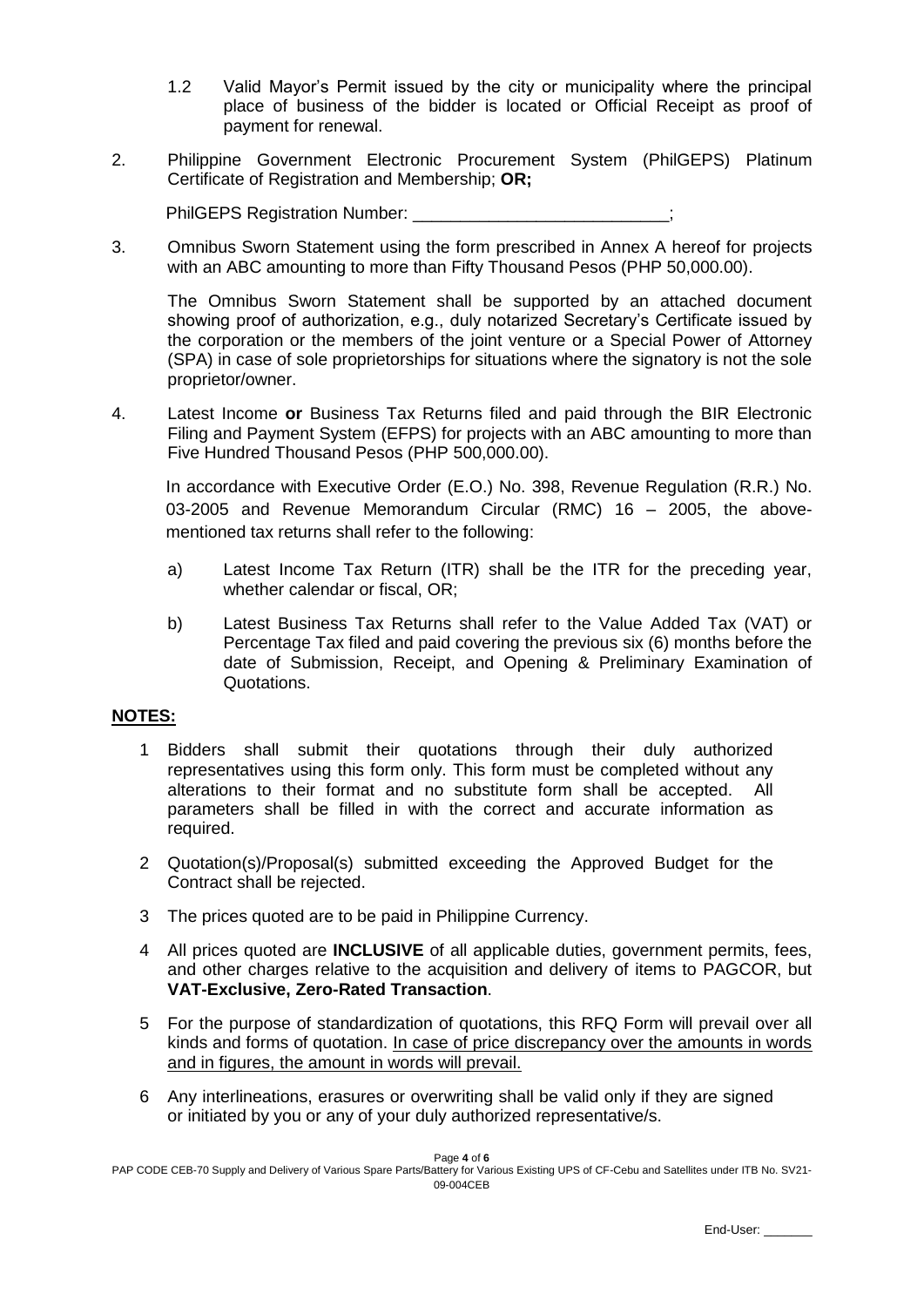- 7 PAGCOR shall have the right to inspect and/or to test the goods to confirm their conformity to the technical specifications.
- 8 Award of contract shall be made in favor of the supplier or contractor having the Single or Lowest Calculated Responsive Quotation (for goods and infrastructure projects) or a consultant with the Single or Highest Rated Responsive Proposal, which complies with the minimum technical specifications and other terms and conditions stated herein.
- 9 The supplier/contractor/consultant agrees to pay a penalty of one-tenth of one percent (1/10 of 1%) of the corresponding contract price for each day of delay, including non-working days (i.e. Saturday and Sunday), legal holidays or special nonworking holidays. PAGCOR shall rescind the contract once the cumulative amount of liquidated damages reaches ten percent (10%) of the amount of the contract, without prejudice to other courses of action and remedies open to it.
- 10 For projects with an ABC amounting to more the Five Hundred Thousand Pesos (PHP 500,000.00) the winning supplier/contractor/consultant shall be required to post a performance security prior to the signing of the contract to guarantee the faithful performance of the winning supplier/contractor/consultant, in accordance with any of the following schedule:

| <b>Form of Security</b>                                                                                                                                                                                                                      | <b>Amount in Percentage</b><br>of Total Contract Price |
|----------------------------------------------------------------------------------------------------------------------------------------------------------------------------------------------------------------------------------------------|--------------------------------------------------------|
| Cash or cashier's/manager's check issued by a<br><b>Universal or Commercial Bank;</b>                                                                                                                                                        |                                                        |
| Bank draft/guarantee or irrevocable letter of credit<br>issued by a Universal or Commercial Bank:<br>Provided, however, that it shall be confirmed or<br>authenticated by a Universal or Commercial Bank, if<br>issued by a foreign bank; or | Five Percent (5%)                                      |
| Surety Bond callable upon demand issued by a<br>surety or insurance company duly certified by the<br>Insurance Commission as authorize to issue such<br>security specific for the contract awarded.                                          | Thirty Percent (30%)                                   |

The Performance Security shall remain valid for the entire contract duration and shall be release only after the issuance by the Philippine Amusement and Gaming Corporation (PAGCOR) of the final Certificate of Acceptance (issuance of the IAR); Provided that PAGCOR has no claims filed against the contract awardee or the surety or insurance company.

11 Other terms and conditions are stipulated in the attached Annex A of the Purchase Order.